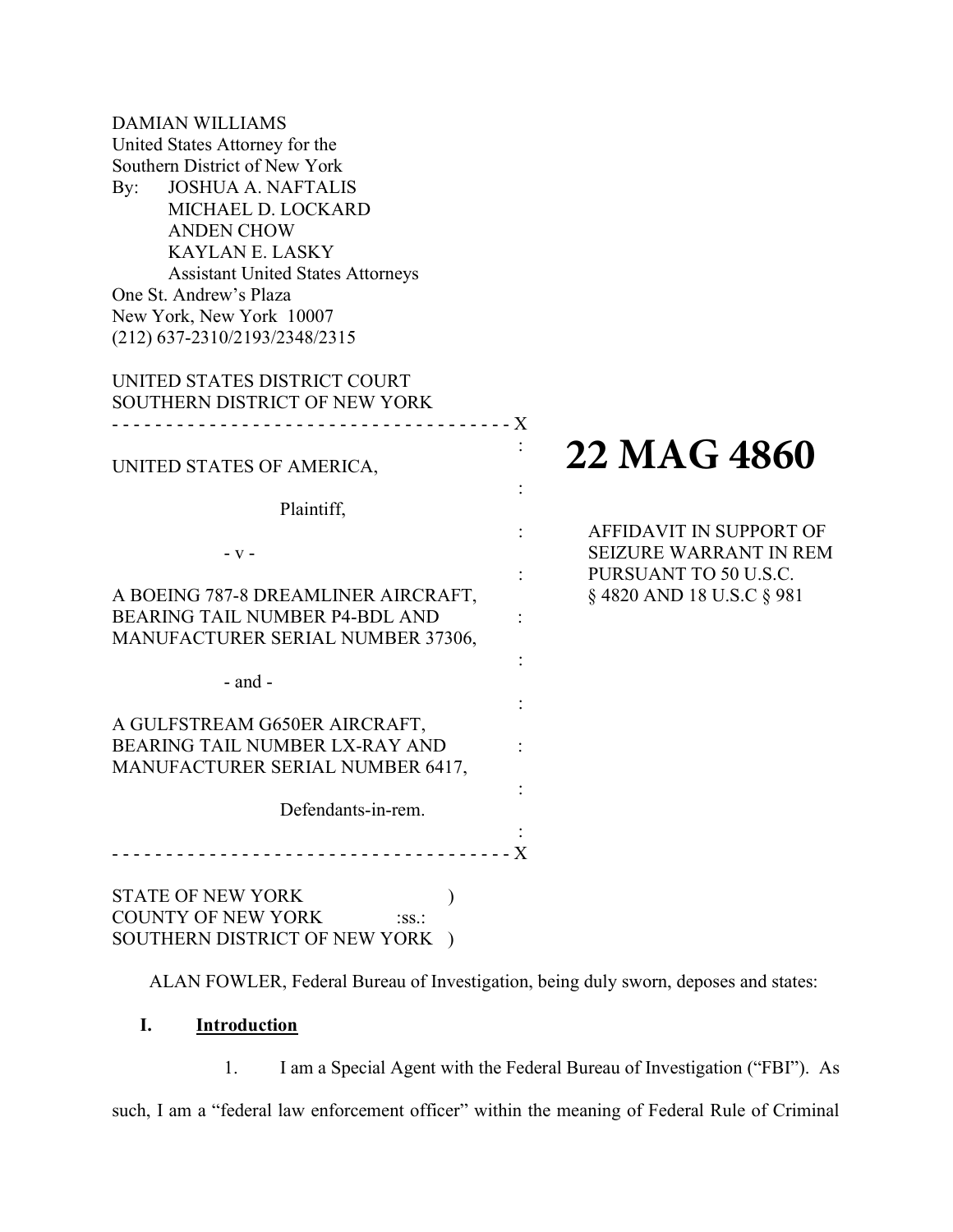Procedure  $41(a)(2)(C)$ , that is, a government agent engaged in enforcing the criminal laws and duly authorized by the Attorney General to request a search warrant. I have been a Special Agent at the FBI for approximately six years. I am currently assigned to the Eurasian Organized Crime Task Force, a squad that investigates, among other things, racketeering and organized crime.

2. I submit this affidavit in support of the United States of America's application for the issuance of a seizure warrant, pursuant to 50 U.S.C. §§ 4820(a)(5) and (j) and 18 U.S.C. § 981, for:

a. a Boeing 787-8 Dreamliner aircraft, bearing tail number P4-BDL and manufacturer serial number 37306 (the "Boeing"), and

b. a Gulfstream G650ER aircraft, bearing tail number LX-RAY and manufacturer serial number 6417 (the "Gulfstream").

3. I submit that there exists probable cause to believe that, under the Export Control Reform Act of 2018, 50 U.S.C. § 4801 et seq. ("ECRA"), the Boeing and the Gulfstream are each subject to seizure and forfeiture, pursuant to 50 U.S.C.  $\S$  4820(a)(5) and (j), as items subject to controls under, and reexported in violation of, Subchapter I of Chapter 58, Title 50, United States Code, and regulations, orders, licenses, and other authorizations issued thereunder.

4. The statements contained in this affidavit are based in part on my examination of reports and records, including from The Boeing Company, Gulfstream Aerospace Corporation, companies and financial institutions involved in the sale of the Boeing and the Gulfstream, Aruba, the British Virgin Islands ("BVI"), Jersey, Channel Islands ("Jersey"), airline databases, court documents, and publicly available information (collectively, the "Records"), and information obtained from other law enforcement agents and witnesses. This affidavit does not set forth every fact resulting from the investigation; rather, it sets forth facts sufficient to establish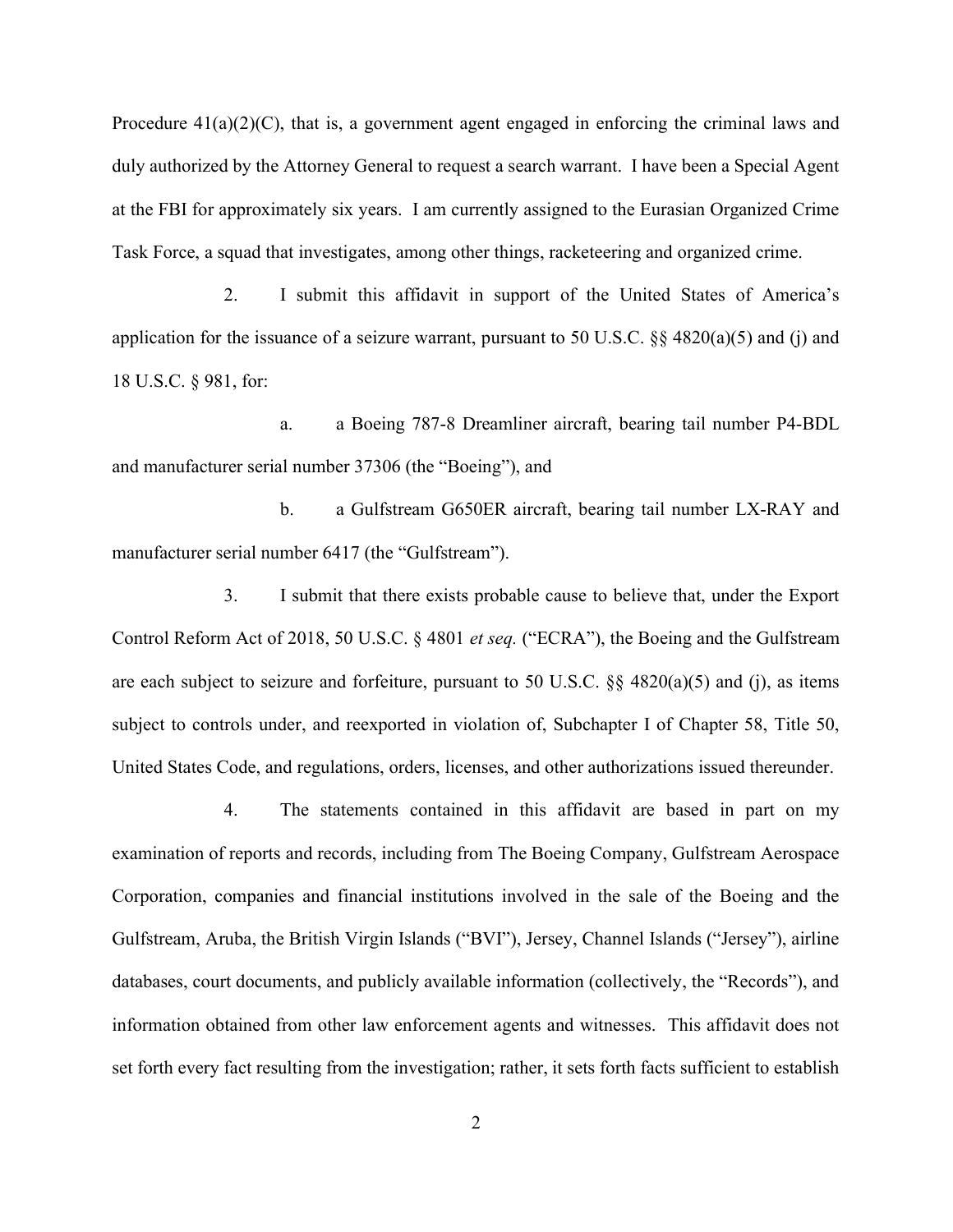probable cause for the seizure and forfeiture of the Boeing and the Gulfstream. Unless specifically indicated otherwise, all conversations and statements described in this affidavit are related only in substance and in part and are not intended to be verbatim recitations. When a date is listed, I mean that the event occurred "on or about" that date. When a time period is listed, I mean that the event occurred "in or around" that time period.

#### II. The Russia Sanctions Regime

5. The ECRA grants the President of the United States the authority, among other things, to "control . . . the export, reexport, and in-country transfer of items subject to the jurisdiction of the United States, whether by United States persons or by foreign persons . . . relating to" specific categories of items and information. 50 U.S.C. § 4812(a). The ECRA further grants the Secretary of the U.S. Department of Commerce ("Department of Commerce") the authority to establish the applicable regulatory framework. 50 U.S.C. §§ 4813-4815.

6. Pursuant to that authority, the Department of Commerce reviews and controls the export of certain items, including goods, software, and technologies, from the United States to foreign countries through the Export Administration Regulations ("EAR"), 15 C.F.R. §§ 730-774. In particular, the EAR restrict the export of items that could make a significant contribution to the military potential of other nations or that could be detrimental to the foreign policy or national security of the United States. The EAR impose licensing and other requirements for items subject to the EAR to be lawfully exported from the United States or lawfully reexported from one foreign destination to another.

7. The most sensitive items subject to EAR controls are identified on the Commerce Control List ("CCL") published at 15 C.F.R. part 774, Supp. No. 1. Items on the CCL are categorized by Export Control Classification Number ("ECCN"), each of which has export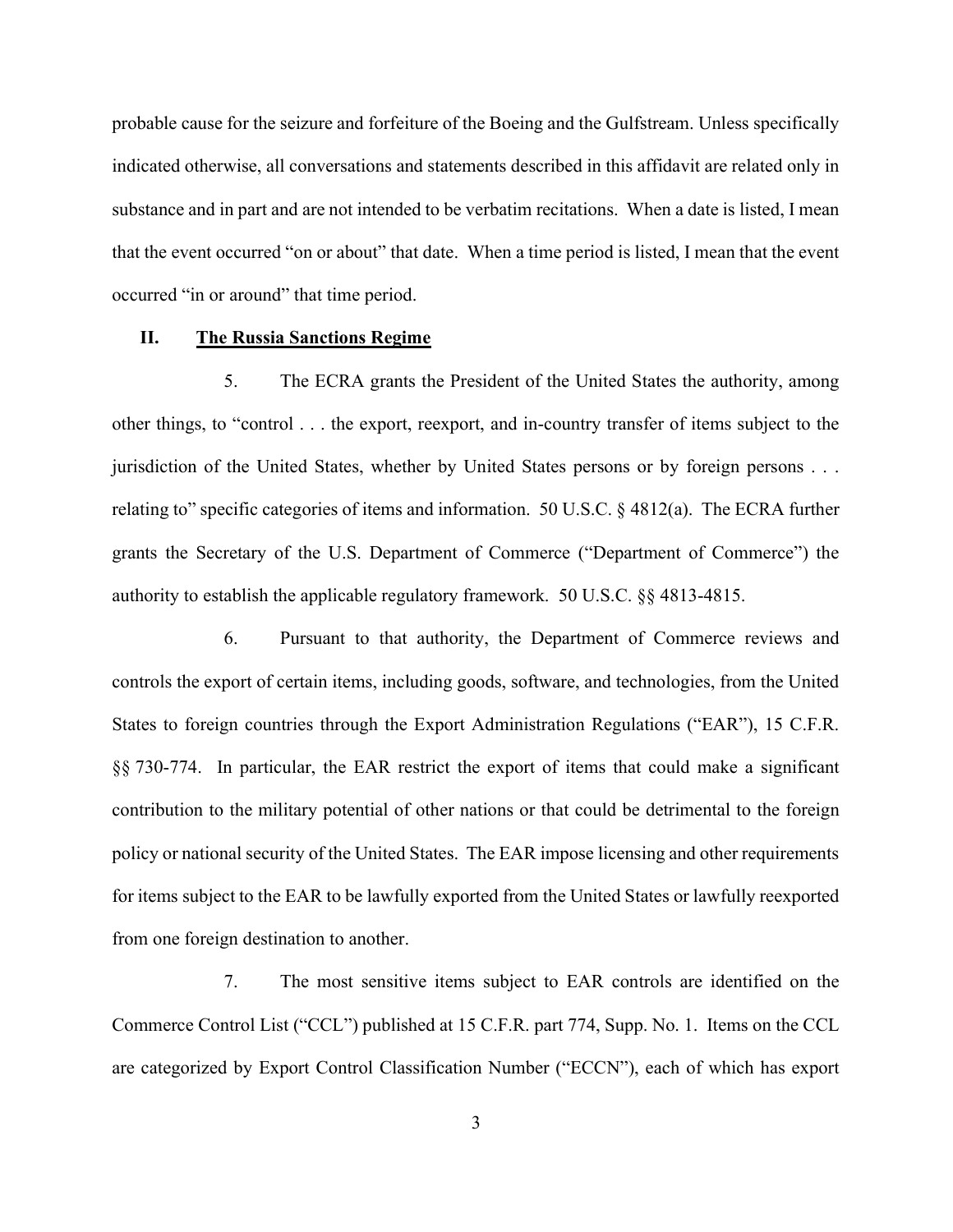controls requirements depending on destination, end use, and end user. Aircraft and aircraft parts and components are specified items under ECCN 9A991.

8. Pursuant to 50 U.S.C.  $\S$  4819(a)(1), "[i]t shall be unlawful for a person to violate, attempt to violate, conspire to violate, or cause a violation of this part or of any regulation, order, license, or other authorization issued under this part." Pursuant to Section 4819(b), "[a] person who willfully commits, willfully attempts to commit, or willfully conspires to commit, or aids and abets in the commission of, an unlawful act described in subsection (a) shall" be guilty of a crime, and pursuant to Section  $4819(c)(1)$ , the Secretary of Commerce may impose "civil" penalties on a person for each violation by that person of this subchapter or any regulation, order, or license issued under this subchapter."

9. In response to the Russian Federation's ("Russia") invasion of Ukraine, the Department of Commerce, Bureau of Industry and Security ("BIS") issued various sanctions against Russia that impose export controls and license requirements to protect U.S. national security and foreign policy interests.

10. On February 24, 2022, BIS issued a final rule, effective that same day, "Implementation of Sanctions Against Russia Under the Export Administration Regulations (EAR)," 87 Fed. Reg. 12,226 (Mar. 3, 2022). These Russia sanctions added new Russia-related license requirements and licensing policies, including expanded prohibitions on the export, reexport, or in-country transfer of, among other things, aircraft and aircraft parts and components to or within Russia without a license, and a general licensing policy of denial (with limited exceptions) for such transactions.

11. Specifically, the February 24, 2022 rule amended 15 C.F.R. § 746.8(a)(1) to provide that "a license is required, excluding deemed exports and deemed reexports, to export,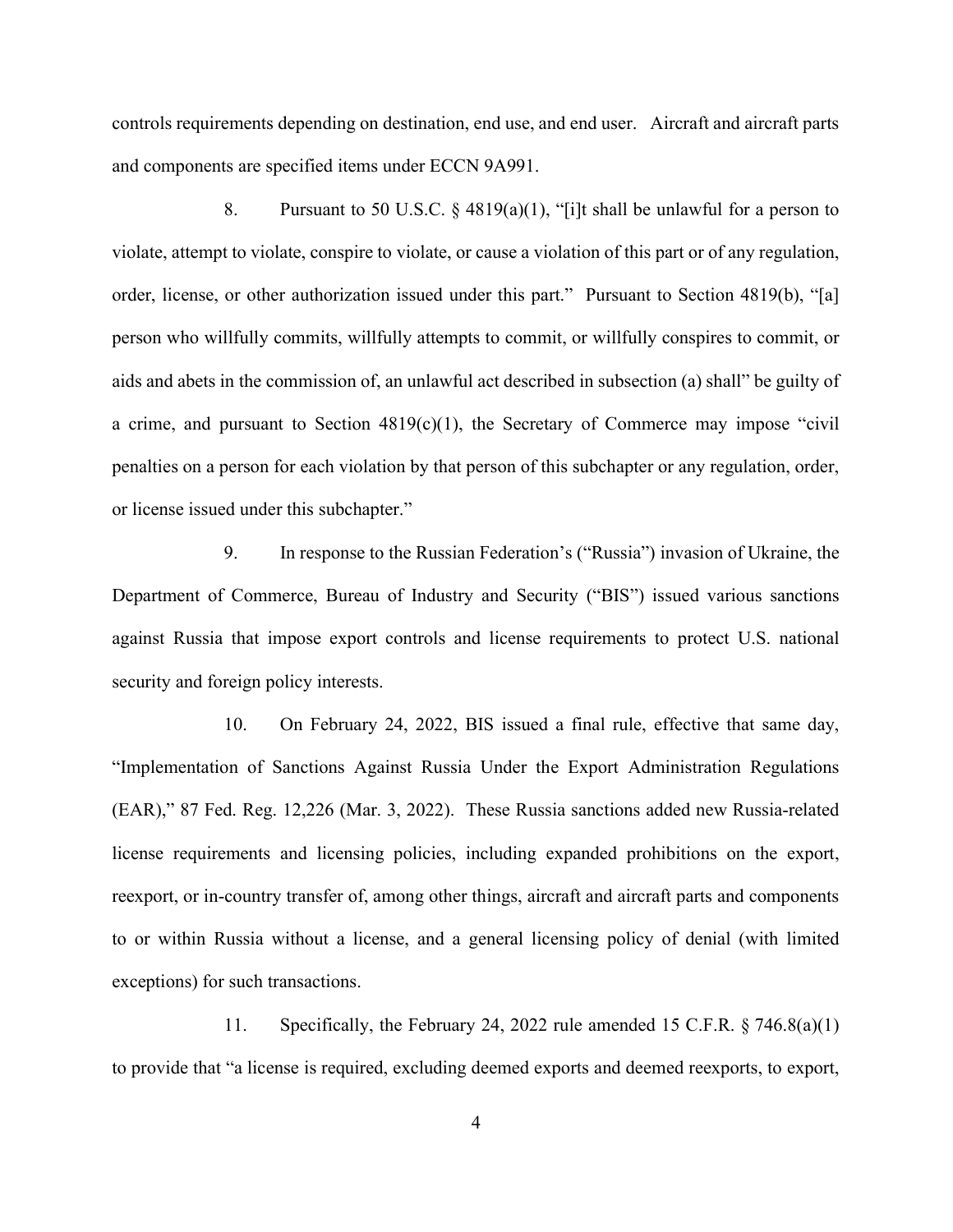reexport, or transfer (in-country) to or within Russia any item subject to the EAR and specified in an Export Control Classification Number (ECCN) in Categories 3, 4, 5, 6, 7, 8, or 9 of the CCL." 87 Fed. Reg. at  $12,249$ .<sup>1</sup> Consequently, 15 C.F.R. § 746.8(a)(1) "extends EAR license requirements to many items that did not previously require a license to Russia on the basis of their CCL classification alone." 87 Fed. Reg. at 12,227. Accordingly, under the February 24, 2022 rule, a license or license exception is now required to export, reexport, or transfer (in-country) to or within Russia any U.S.-manufactured aircraft. Under 50 U.S.C. § 4801, "[t]he term 'reexport', with respect to an item subject to controls under subchapter I, includes . . . the shipment or transmission of the item from a foreign country to another foreign country, including the sending or taking of the item from the foreign country to the other foreign country, in any manner." See also 15 C.F.R. § 734.14 (definition of "reexport" under the EAR).

12. A "License Exception" is "an authorization" in the EAR that allows the "export or reexport under stated conditions [of] items subject to the Export Administration Regulations (EAR) that would otherwise require a license[.]" 15 C.F.R. § 740.1(a). Prior to March 2, 2022, License Exception AVS (aircraft, vessels, and spacecraft) permitted, among other things, the temporary sojourn of a U.S.-manufactured, foreign-flagged aircraft subject to the EAR in and out of Russia without a license. 15 C.F.R. § 740.15.

13. On March 2, 2022, BIS issued an additional final rule, effective that same day, that, among other things, eliminated the availability of certain license exceptions for items destined for Russia. 87 Fed. Reg. 13,048 (Mar. 8, 2022). This included License Exception AVS,

<sup>&</sup>lt;sup>1</sup> 15 C.F.R. § 746.8(a)(1) was subsequently amended on April 11, 2022 to expand the scope of ECCNs to include Categories 0, 1, and 2, and thus now requires a license to Russia for all items on the CCL. 87 Fed. Reg. 22,130 (Apr. 14, 2022).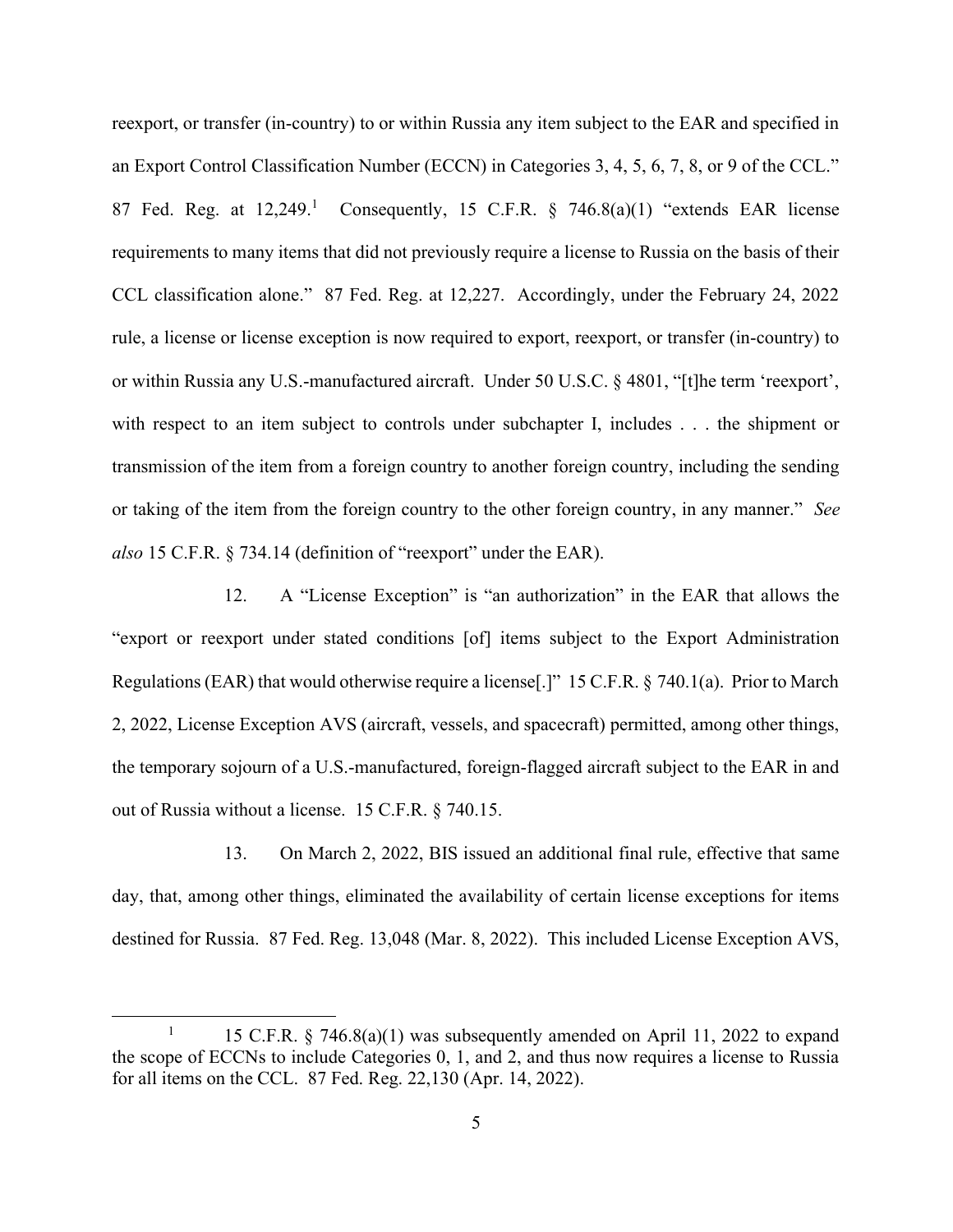which is no longer available for the export or reexport to Russia of "any aircraft registered in, owned, or controlled by, or under charter or lease by Russia or a national of Russia." 15 C.F.R.  $§ 746.8(c)(5).$ 

14. In summary and in part, these Russia sanctions (a) require a BIS license for any export or reexport of any aircraft subject to the EAR to Russia, and (b) prohibit an aircraft that is owned, controlled, or under charter or lease by a Russian national from being exported or reexported to Russia pursuant to License Exception AVS.

#### III. Probable Cause for Seizure and Forfeiture

15. As set forth below, there is probable cause to believe that the Boeing and the Gulfstream each were reexported in violation of the ECRA and regulations, orders, and licenses issued thereunder, including the Russia sanctions, on or about March 4, 2022 and on or about March 12 and 15, 2022, respectively. The Boeing and the Gulfstream were each U.S.manufactured aircraft classified under ECCN 9A991 on the CCL, and therefore a BIS license was required for their reexport to Russia (*i.e.*, for them to fly from a foreign country to Russia) — but no licenses were applied for or issued. Nor was any license exception available, including because the Boeing and the Gulfstream were each owned and/or controlled by a Russian national: Roman Abramovich.

#### A. The Gulfstream

16. Based on my review of the Records and information obtained from my conversations with other law enforcement agents, I believe that the Gulfstream was reexported to Russia in violation of the ECRA and regulations, orders, and licenses issued thereunder, including the Russia sanctions, on or about March 12 and 15, 2022, as follows: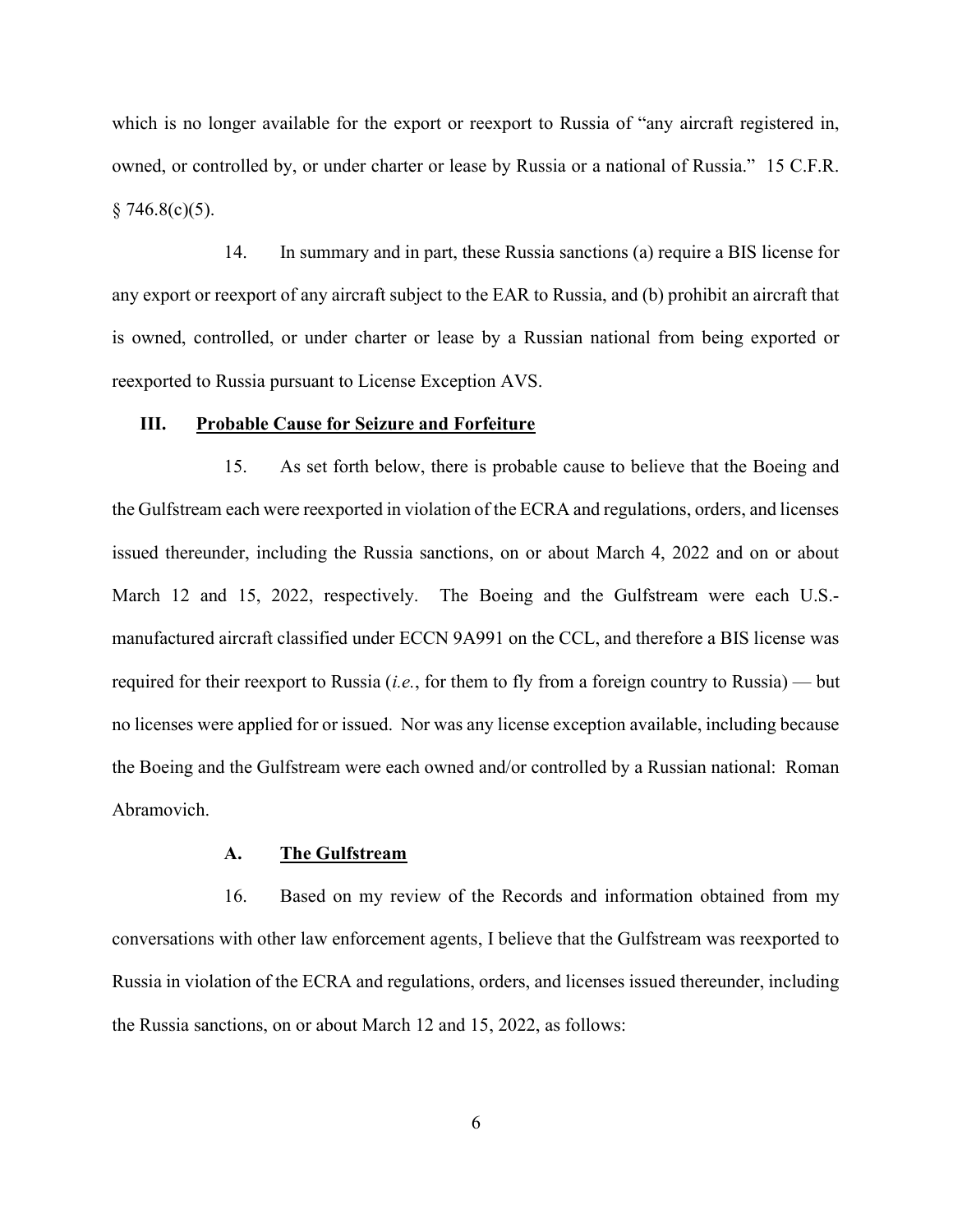a. Gulfstream Aerospace Corporation, headquartered in Savannah, Georgia, manufactured the Gulfstream, a G650ER aircraft, in the United States in approximately 2020. The Commerce Department reviewed information related to the Gulfstream and determined that it is subject to the EAR and is classified under ECCN 9A991. Accordingly, at all relevant times, a BIS license or license exception was required under the EAR for the export or reexport of the Gulfstream to Russia. No application was made to BIS for a license to reexport the Gulfstream to Russia, including for the March 12 and 15, 2022 flights, and no such license was issued, nor was any license exception available.

LX-RAY

## b. A photograph of the Gulfstream is below:

c. Flight records for the Gulfstream reflect that, after the Russia sanctions went into effect on or about February 24 and March 2, 2022, the Gulfstream was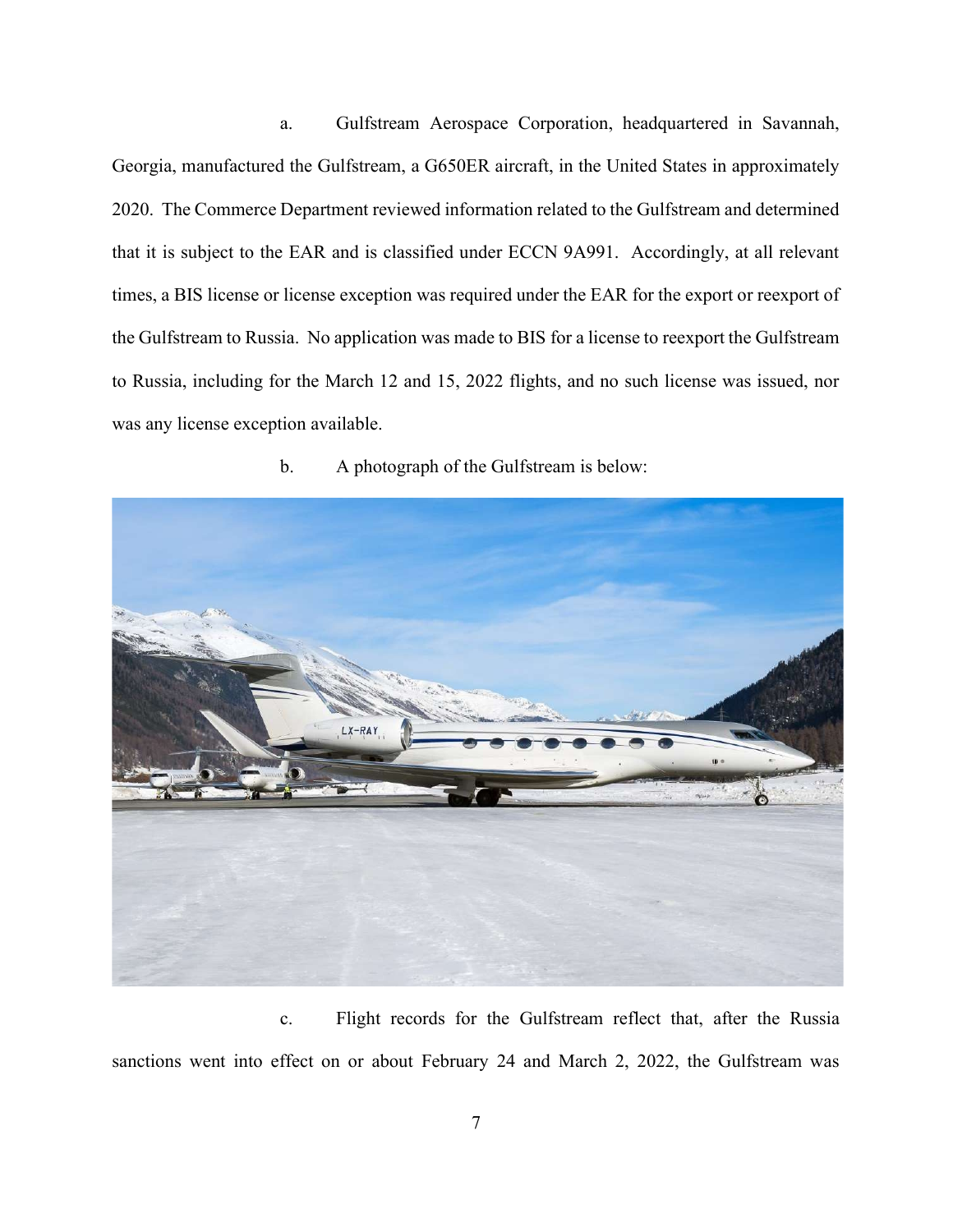reexported to Russia on two occasions. Specifically, the Gulfstream flew from Istanbul, Turkey to Moscow, Russia on or about March 12, 2022. The next day, on or about March 13, 2022, the Gulfstream flew to Tel Aviv, Israel and then to Istanbul, on or about March 14, 2022. On or about March 15, 2022, the Gulfstream flew to Moscow again, where it has remained since then.

17. Based on my review of the Records, including documents from the sale of the Gulfstream, and information obtained from my conversations with other law enforcement agents and witnesses, I believe that no license exception was available for the reexport of the Gulfstream to Russia because it was owned and/or controlled by a Russian national. As set forth below, Roman Abramovich beneficially owned and/or controlled the Gulfstream through a series of shell companies:

a. On or about March 16, 2020, the Gulfstream was sold to Clear Skies Flights Limited ("Clear Skies"), a Jersey corporation, for approximately \$60 million.

b. In connection with the transaction, Abramovich's representatives disclosed on a document that:

i. Abramovich was the "100% ultimate economic beneficiary" of Clear Skies, and that he had a Russian address.

ii. Clear Skies' authorized representatives were individuals affiliated with one of Abramovich's investment vehicles, MHC Services (Limited), with an address associated with the Chelsea Football Club, the professional English soccer team that Abramovich then owned.

8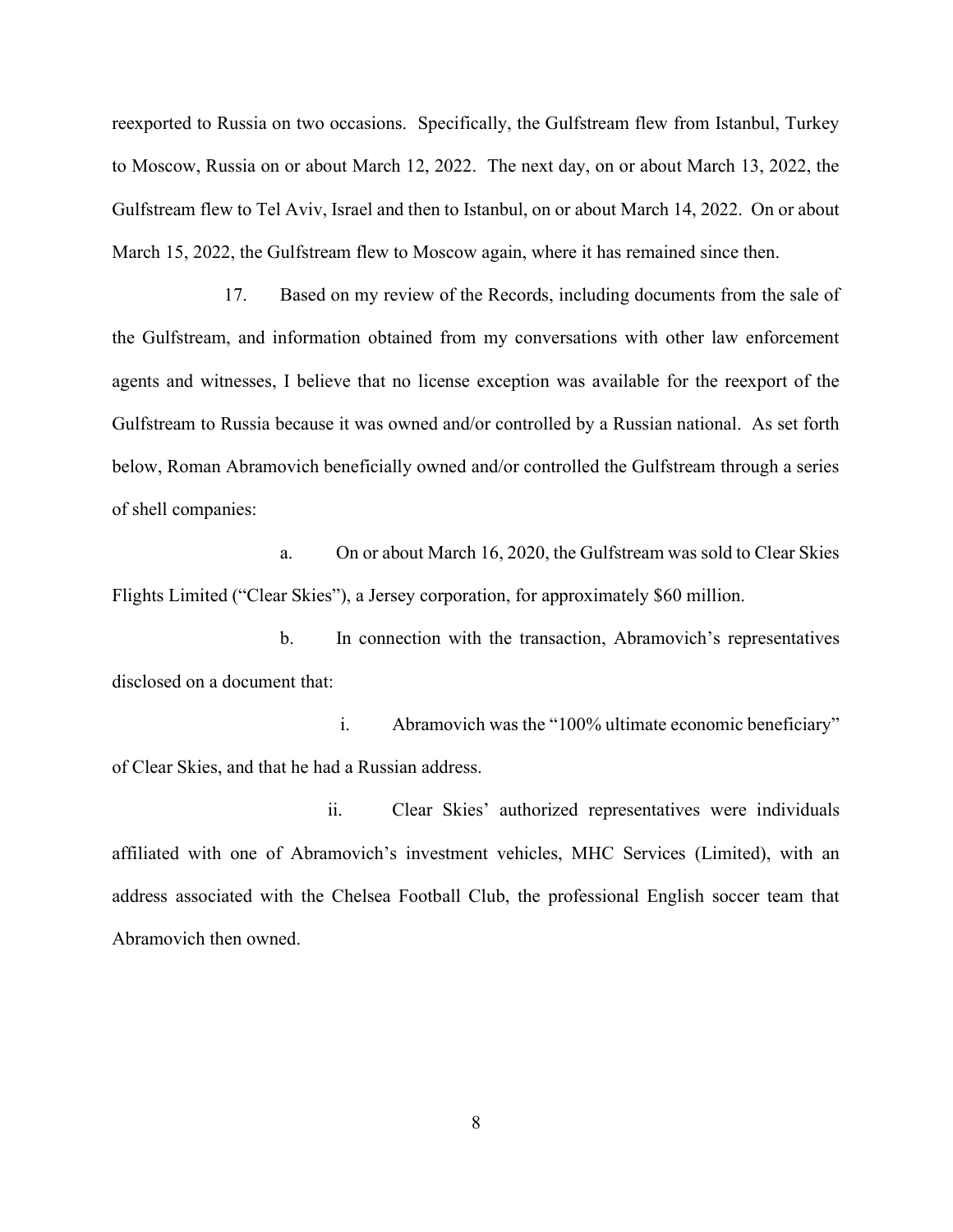c. Corporate documents indicated that Clear Skies was a whollyowned subsidiary of Wotton Overseas Holdings Limited ("Wotton"), a Jersey corporation.<sup>2</sup>

d. Corporate documents indicated that all of the shares of Wotton were owned by Finservus (Trustees) Limited ("Finservus"), a company registered in Cyprus, as nominee for The Europa Settlement Trust ("Europa Trust"), a trust established under the laws of Cyprus.

e. Based on the above ownership structure and my review of court documents and documents from another of Abramovich's trusts, The HF Trust Settlement ("the HF Trust"), a trust established under the laws of Cyprus that has a similar structure, I believe that Abramovich was the beneficiary of the Europa Trust.

18. Based on my review of publicly available documents, I believe that on or about March 18, 2022, BIS publicly identified the Gulfstream as an aircraft that had been reexported to Russia in violation of the EAR, including the Russia sanctions.

### B. The Boeing

19. Based on my review of the Records and information obtained from my conversations with other law enforcement agents, I believe that the Boeing was reexported to Russia in violation of the ECRA and regulations, orders, and licenses issued thereunder, including the Russia sanctions, on or about March 4, 2022, as follows:

a. The Boeing Company, headquartered in Renton, Washington, manufactured the Boeing, a Boeing 787-8 Dreamliner, in the United States in approximately 2015. The Commerce Department reviewed information related to the Boeing and determined that it is subject to the EAR and is classified under ECCN 9A991. Accordingly, at all relevant times, a BIS

<sup>&</sup>lt;sup>2</sup> Publicly available news reports also indicate that Wotton owns, among other things, certain of Abramovich's yachts and a helicopter.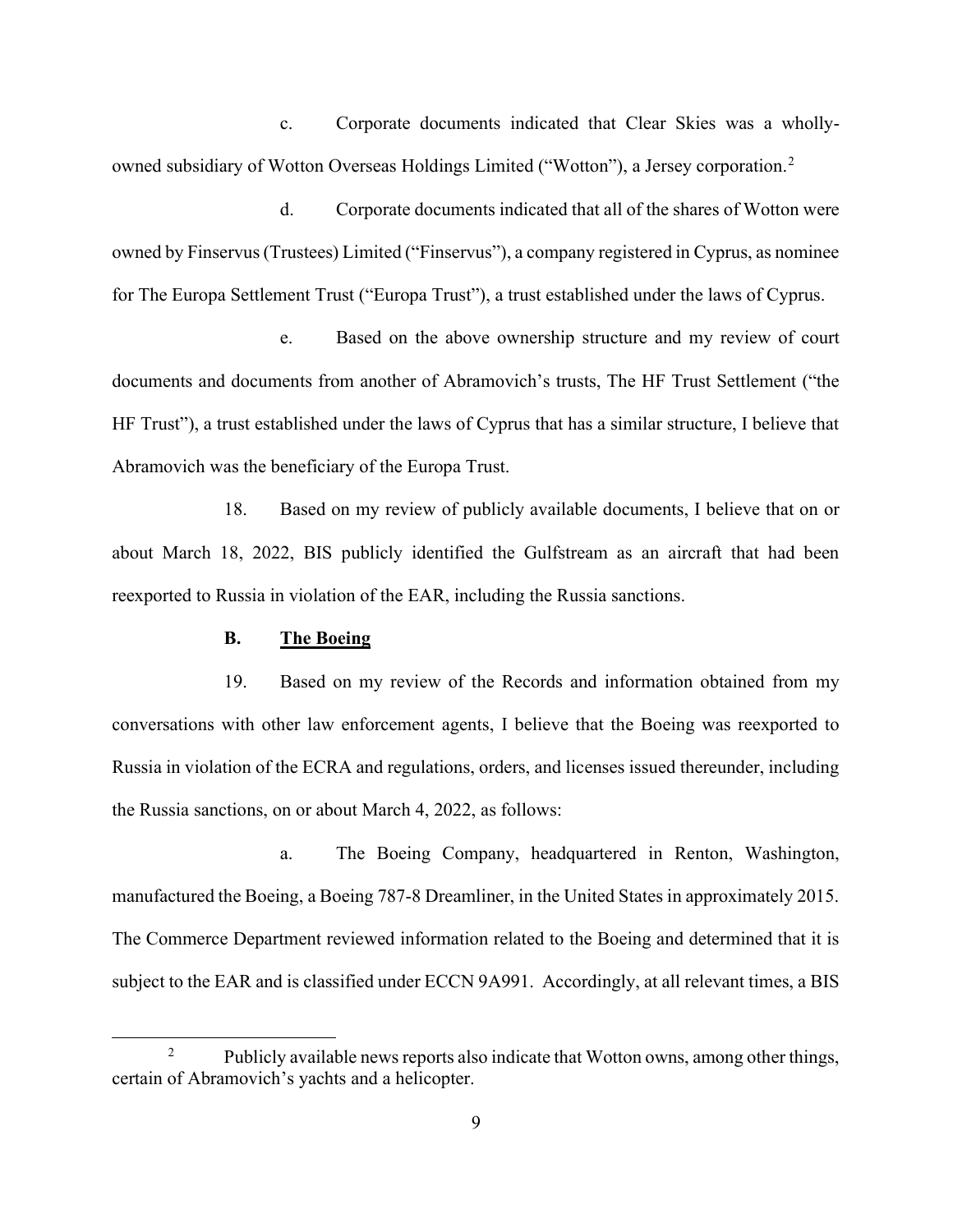license or license exception was required under the EAR for the export or reexport of the Boeing to Russia. No application was made to BIS for a license to reexport the Boeing to Russia, including for the flight on March 4, 2022, and no such license was issued, nor was any license exception available.



b. A photograph of the Boeing is below:

c. Flight records for the Boeing reflect that, after the Russia sanctions went into effect on or about February 24 and March 2, 2022, the Boeing was reexported to Russia. Specifically, on or about March 4, 2022, the Boeing flew from Dubai, United Arab Emirates to Moscow, Russia. That same day, the Boeing flew back to Dubai, where it has remained since then.

20. Based on my review of the Records and information obtained from my conversations with other law enforcement agents and witnesses, I believe that no license exception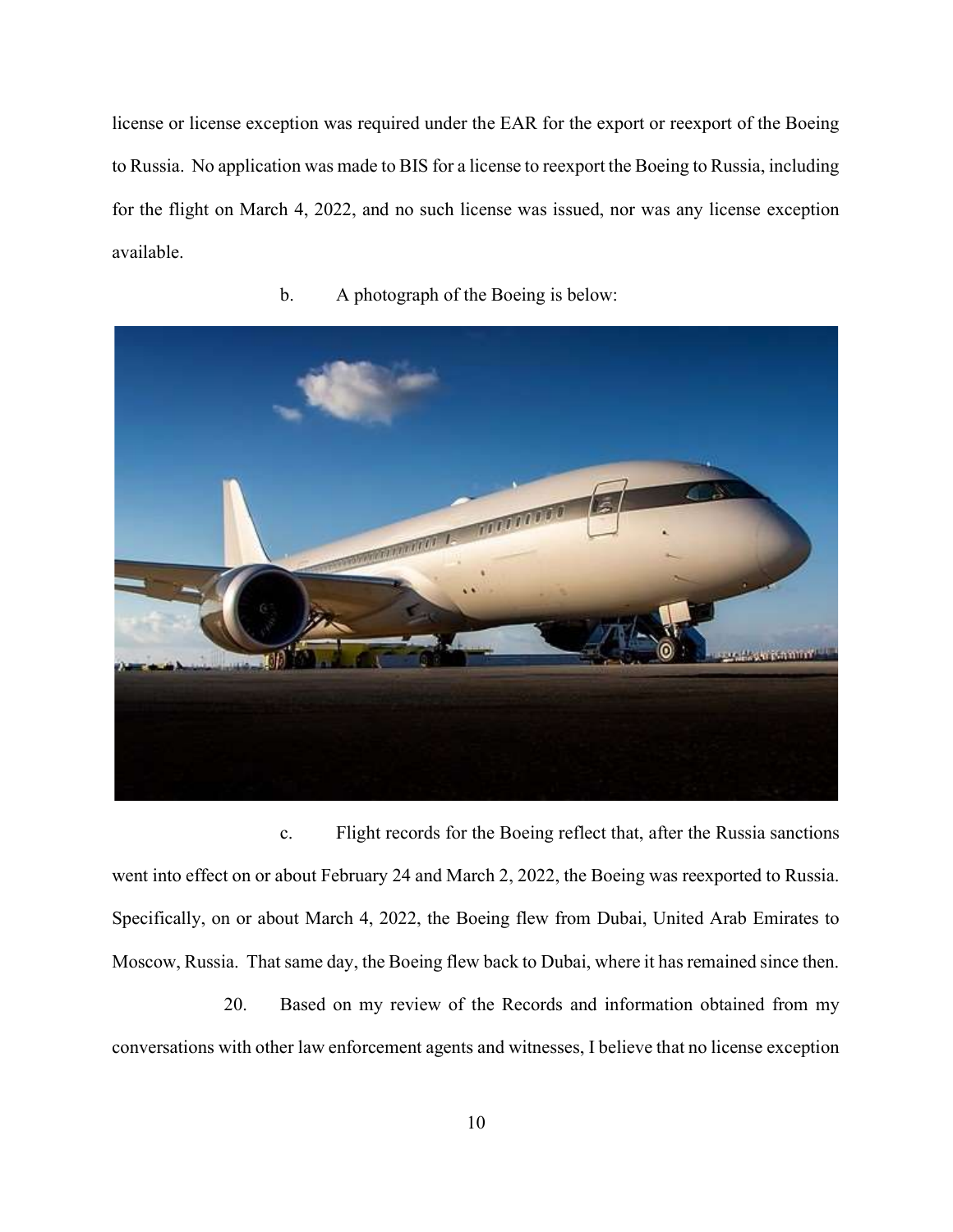was available for the reexport of the Boeing to Russia because it was owned and/or controlled by a Russian national. As set forth below, Roman Abramovich beneficially owned and/or controlled the Boeing through a series of shell companies:

a. On or about December 15, 2017, the Boeing was sold to Wenham Overseas Limited ("Wenham"), a BVI company, for approximately \$93,650,000. At the time of the purchase, the Boeing was a "green" aircraft, meaning it did not have a finished interior. In or about 2018, after Wenham purchased the Boeing, it was flown from the United States to Europe to be customized into what is reported to be one of the world's most expensive private airplanes, worth approximately \$350 million.

b. In connection with the purchase transaction, Abramovich's representatives disclosed during meetings that Abramovich was the ultimate beneficial owner of Wenham.

c. In connection with the purchase transaction, Abramovich's representatives disclosed on a document that Abramovich was the ultimate beneficial owner of Wenham and that he had a Russian mailing address.

d. Corporate documents indicated that Wenham was a wholly-owned subsidiary of Wotton.

e. As noted above, all of the shares of Wotton were owned by Finservus, as nominee for the Europa Trust, and I believe that Abramovich was the beneficiary of the Europa Trust.

21. Based on my review of publicly available documents, I believe that on or about May 20, 2022, BIS publicly identified the Boeing as an aircraft that had been reexported to Russia in violation of the EAR, including the Russia sanctions.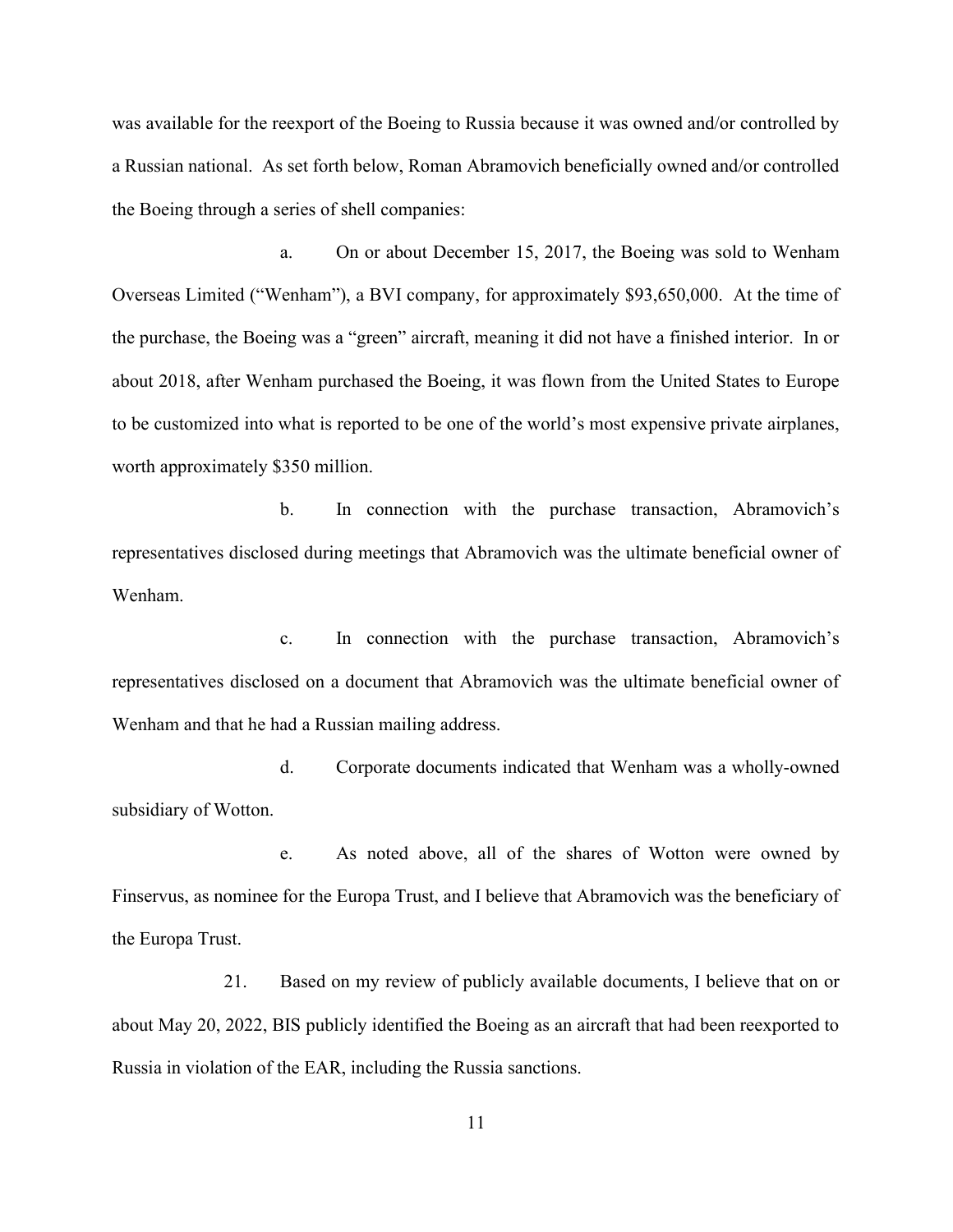## C. Summary of the Shell Companies

22. As set forth above, I believe that Roman Abramovich owned and/or controlled the Gulfstream and the Boeing through a series of shell companies. The structure of these shell companies is detailed below:



23. Based on my review of the Records, I believe that in or about February 2022, Abramovich reorganized the ownership of his assets, including by making his children (all of whom are Russian nationals) the beneficiaries of the Europa Trust, as well as the HF Trust.

#### IV. Civil Seizure Warrant Authority

24. Section 4820(a)(5) of Title 50 provides: "In order to enforce this subchapter, the Secretary [of Commerce], on behalf of the President, may exercise, in addition to relevant enforcement authorities of other Federal agencies, the authority to . . . detain, seize, or issue temporary denial orders with respect to items, in any form, that are subject to controls under this subchapter, or conveyances on which it is believed that there are items that have been, are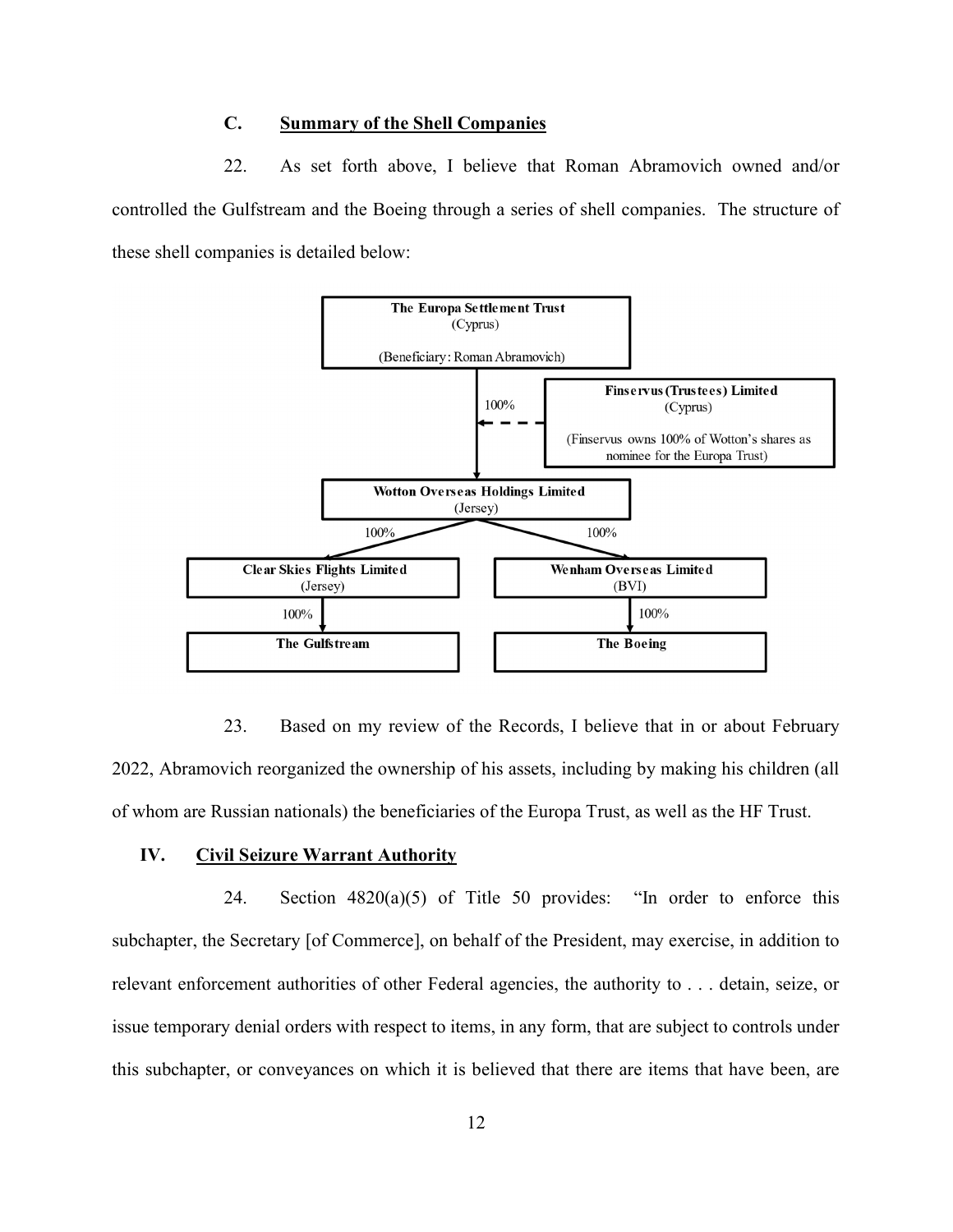being, or are about to be exported, reexported, or in-country transferred in violation of this subchapter, or any regulations, order, license, or other authorization issued thereunder."

25. Section 4820(j) of Title 50 subjects to civil forfeiture, "[a]ny property, real or personal, tangible or intangible, seized under subsection (a) [of 50 U.S.C. § 4820] by designated officers or employees" and provides that "[a]ny seizure or forfeiture under this subsection shall be carried out in accordance with the procedures set forth in section 981 of title 18."

26. Section 981(b)(1) of Title 18 provides that any property subject to forfeiture to the United States under 18 U.S.C. § 981(a) may be seized by the Attorney General. Section 981(b)(2) provides that such a seizure may be made "pursuant to a warrant obtained in the same manner as provided for a search warrant under the Federal Rules of Criminal Procedure."

27. In addition, 18 U.S.C. § 981(b)(3) provides that, notwithstanding the provisions of Federal Rule of Criminal Procedure 41(a), a seizure warrant may be issued pursuant to Section 981(b) by a judicial officer in any district in which a forfeiture action against the property may be filed under 28 U.S.C.  $\S$  1355(b). Under 28 U.S.C.  $\S$  1355(b)(1)(B), "a forfeiture action or proceeding may be brought in . . . any other district where venue for the forfeiture action or proceeding is specifically provided for in section 1395 of this title or any other statute." Because the Boeing and the Gulfstream will be brought to the Southern District of New York, a forfeiture action may be brought in this District, pursuant to 28 U.S.C. § 1395(c).

28. Under 18 U.S.C. § 981(b)(3), a seizure warrant "may be executed in any district in which the property is found, or transmitted to the central authority of any foreign state for service in accordance with any treaty or other international agreement." As noted above, the Boeing has been in the United Arab Emirates since on or about March 4, 2022, and the Gulfstream has been in Russia, since on or about March 15, 2022.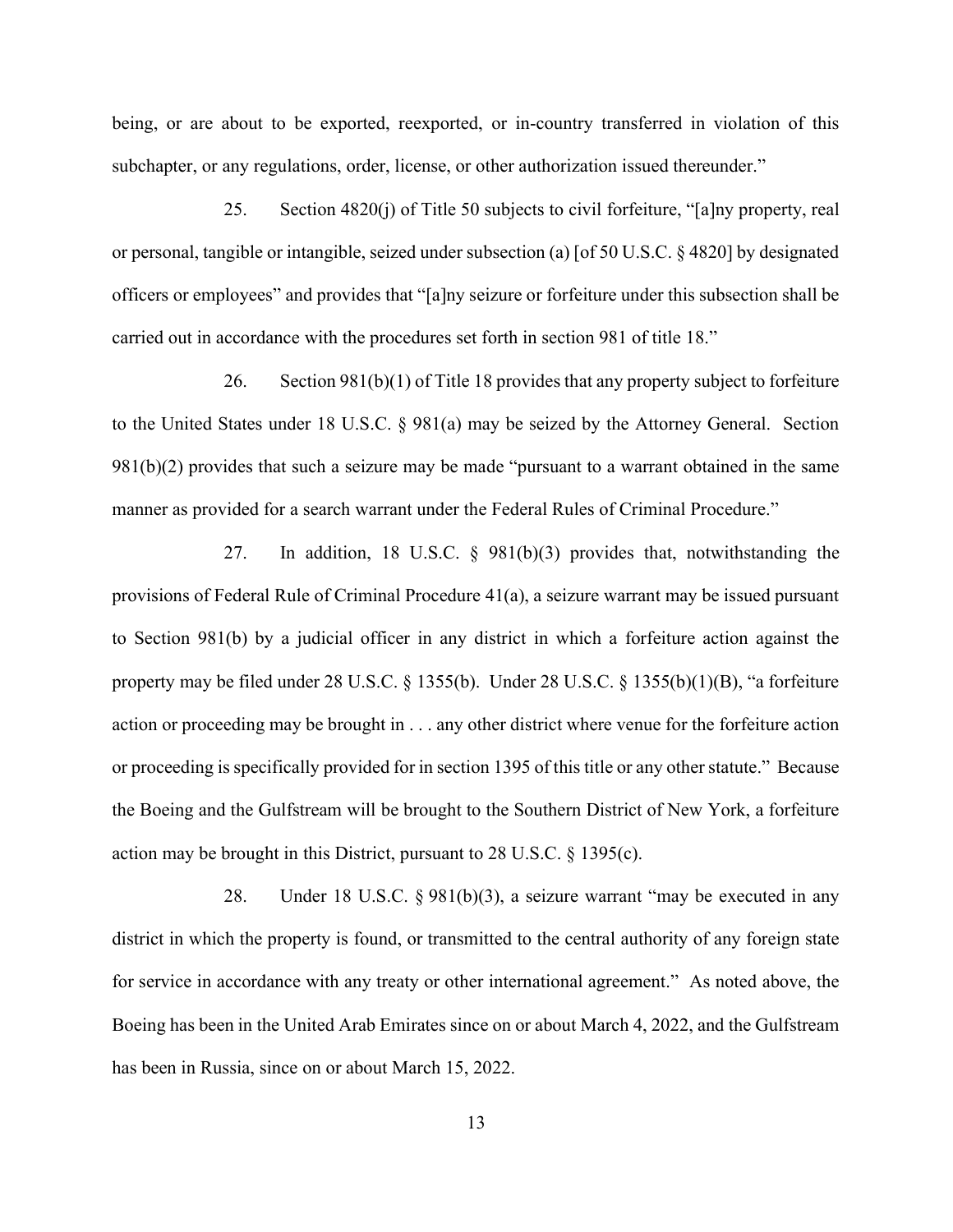## V. Conclusion

29. Based on the forgoing, I submit that there is probable cause to believe that the Boeing and the Gulfstream are subject to seizure and forfeiture, pursuant to 50 U.S.C. §§ 4820(a)(5) and (j), as items subject to controls under, and reexported in violation of, Subchapter I of Chapter 58, Title 50, United States Code, and regulations, orders, licenses, and other authorizations issued thereunder.

30. Accordingly, pursuant to 50 U.S.C. § 4820(j)(2) and 18 U.S.C. § 981(b), I respectfully request that the Court issue a seizure warrant authorizing the seizure of the Boeing and the Gulfstream.

\_\_\_\_\_\_\_\_\_\_\_\_\_\_\_\_\_\_\_\_\_\_\_\_\_\_\_\_\_\_\_ **/s Alan Fowler** (By Court with Authorization)

ALAN FOWLER Special Agent Federal Bureau of Investigation

Sworn to me by reliable electronic means on this 6th day of June, 2022.

THE HONORABLE SARAH L. CAVE United States Magistrate Judge Southern District of New York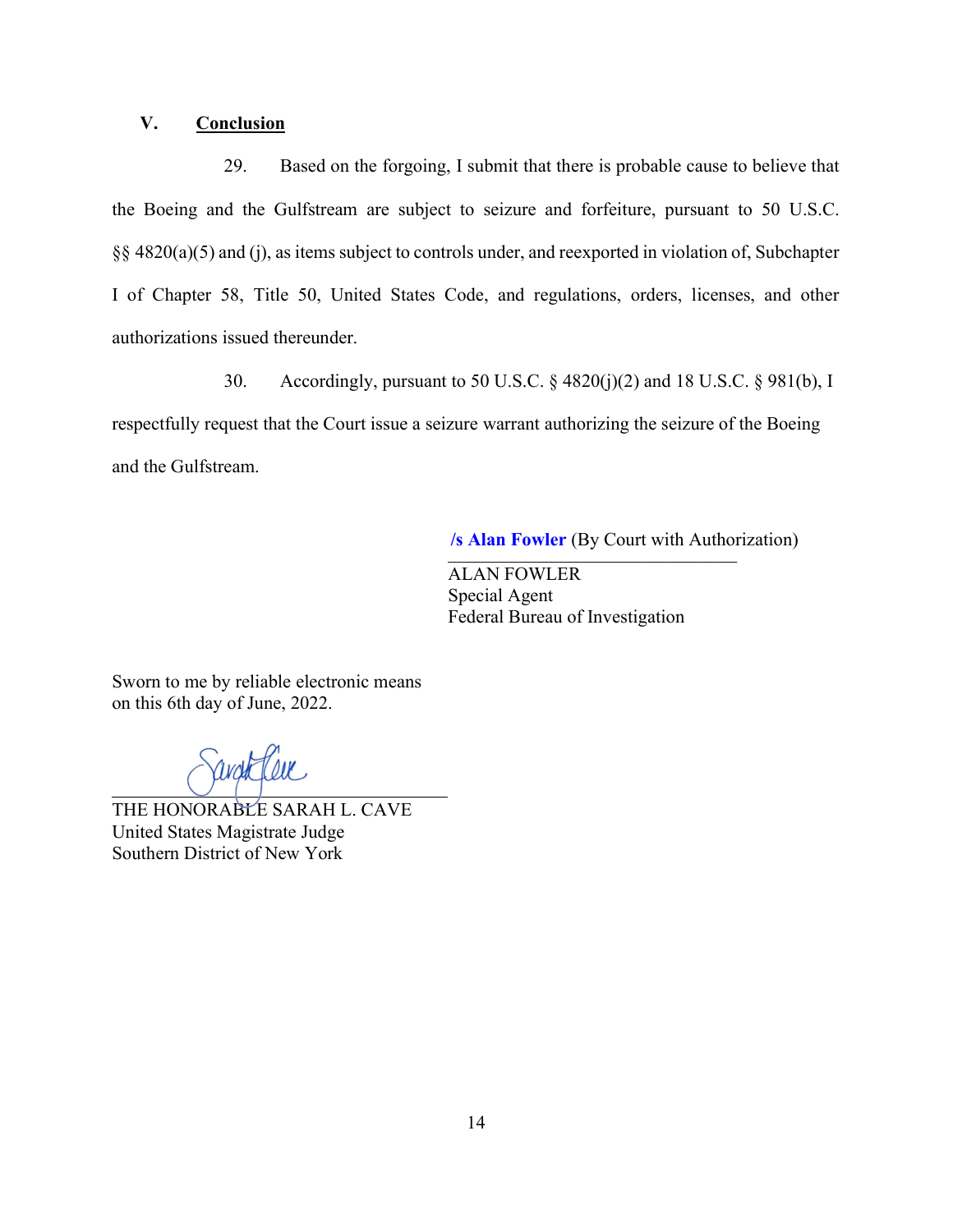DAMIAN WILLIAMS United States Attorney for the Southern District of New York By: JOSHUA A. NAFTALIS MICHAEL D. LOCKARD ANDEN CHOW KAYLAN E. LASKY Assistant United States Attorneys One St. Andrew's Plaza New York, New York 10007 (212) 637-2310/2193/2348/2315 UNITED STATES DISTRICT COURT SOUTHERN DISTRICT OF NEW YORK - - - - - - - - - - - - - - - - - - - - - - - - - - - - - - - - - - - - - X UNITED STATES OF AMERICA, Plaintiff, - v - A BOEING 787-8 DREAMLINER AIRCRAFT, BEARING TAIL NUMBER P4-BDL AND : MANUFACTURER SERIAL NUMBER 37306,

- and -

A GULFSTREAM G650ER AIRCRAFT, BEARING TAIL NUMBER LX-RAY AND : MANUFACTURER SERIAL NUMBER 6417,

Defendants-in-rem.

: - - - - - - - - - - - - - - - - - - - - - - - - - - - - - - - - - - - - - X

## WARRANT OF SEIZURE PURSUANT TO 50 U.S.C. § 4820 and 18 U.S.C. § 981

## TO: ANY DESIGNATED OFFICER OF THE FEDERAL BUREAU OF INVESTIGATION, AND/OR ANY LAW ENFORCEMENT OFFICER AUTHORIZED BY LAW

An Affidavit having been made before me by Alan Fowler, a Special Agent with

:

**22 MAG 4860**

:

:

:

:

:

:

the Federal Bureau of Investigation, that he has reason to believe that the above-captioned property